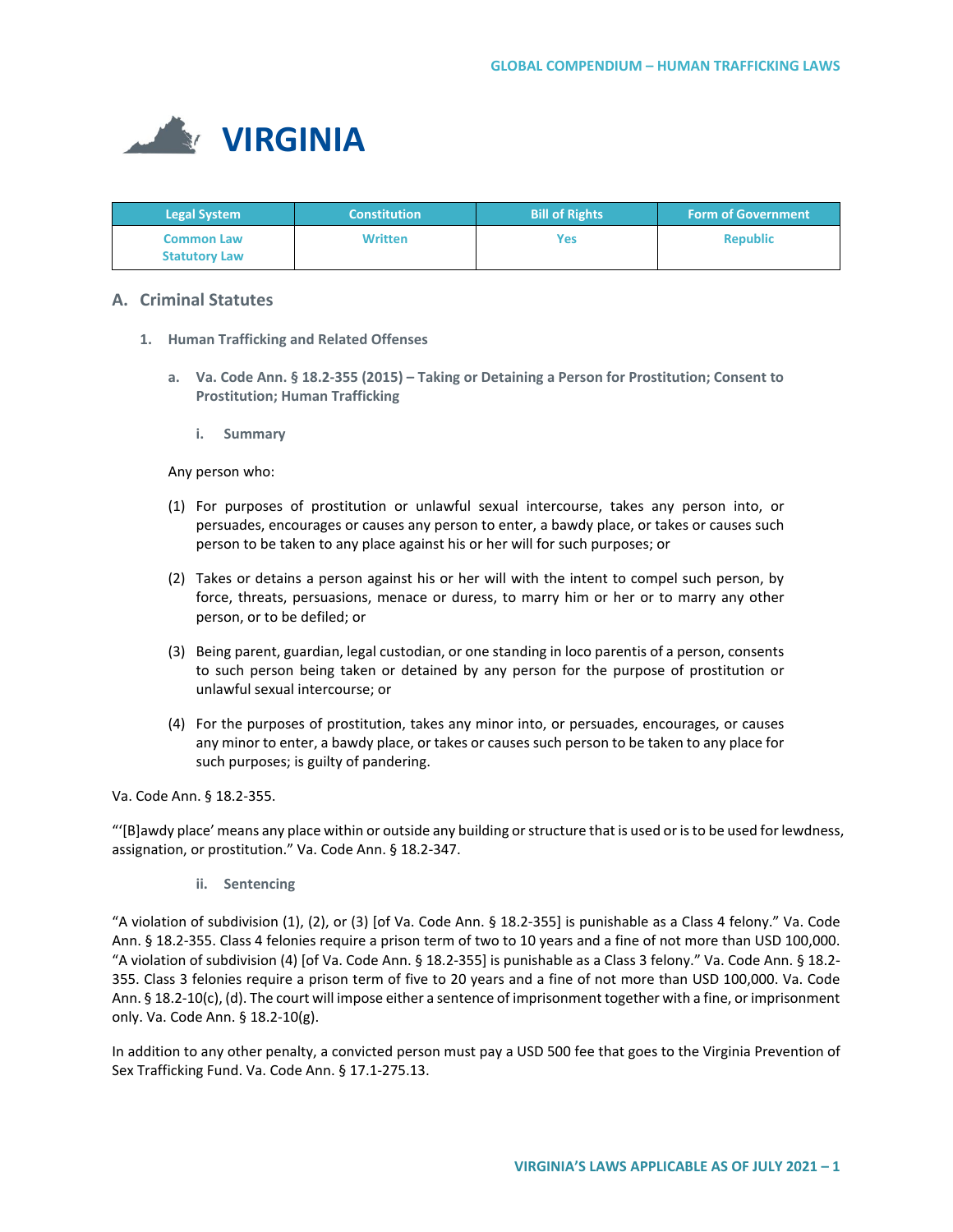A convicted person shall make at least partial restitution for any property damage or loss caused by the crime or for any medical expenses or expenses directly related to a funeral or burial incurred by the victim or the victim's estate as a result of the crime and may be compelled to perform community service. Va. Code Ann. § 19.2-305.1(B).

**iii. Statute of Limitations**

Virginia does not have a general statute of limitations for felonies. *See* Va. Code Ann. § 19.2-8.

- **b. Va. Code Ann. § 18.2-356 (2015) – Receiving Money for Procuring Person**
	- **i. Summary**

Any person who receives any money or other valuable thing for or on account of (i) procuring for or placing in a house of prostitution or elsewhere any person for the purpose of causing such person to engage in unlawful sexual intercourse, anal intercourse, cunnilingus, fellatio, or anilingus or any act in violation of § 18.2-361, or touching of the unclothed genitals or anus of another person with the intent to sexually arouse or gratify, or (ii) causing any person to engage in forced labor or services, concubinage, prostitution, or the manufacture of any obscene material or child pornography is guilty of a Class 4 felony. Any person who violates clause (i) or (ii) with a person under the age of 18 is guilty of a Class 3 felony.

Va. Code Ann. § 18.2-356.

**ii. Sentencing**

A Class 4 felony requires a prison term of two to 10 years and a fine of not more than USD 100,000. A Class 3 felony requires a prison term of five to 20 years and a fine of not more than USD 100,000. Va. Code Ann. § 18.2-10(c), (d). The court will impose either a sentence of imprisonment together with a fine, or imprisonment only. Va. Code Ann. § 18.2-10(g).

In addition to any other penalty, a convicted person must pay a USD 500 fee that goes to the Virginia Prevention of Sex Trafficking Fund. Va. Code Ann. § 17.1-275.13.

A convicted person shall make at least partial restitution for any property damage or loss caused by the crime or for any medical expenses or expenses directly related to a funeral or burial incurred by the victim or the victim's estate as a result of the crime and may be compelled to perform community service. Va. Code Ann. § 19.2-305.1(B).

**iii. Statute of Limitations**

Virginia does not have a general statute of limitations for felonies. *See* Va. Code Ann. § 19.2-8.

- **c. Va. Code Ann. § 18.2-357.1 (2019) – Commercial Sex Trafficking**
	- **i. Summary**

It is a felony for a person to solicit, invite, recruit, encourage, or otherwise cause or attempt to cause a person to violate Va. Code Ann. § 18.2-346 (prostitution and commercial sexual conduct) with the intent to receive money or other valuable things or to assist another in receiving money or other valuable things from the earnings of a person from prostitution or unlawful sexual intercourse. Va. Code Ann. § 18.2-357.1(A).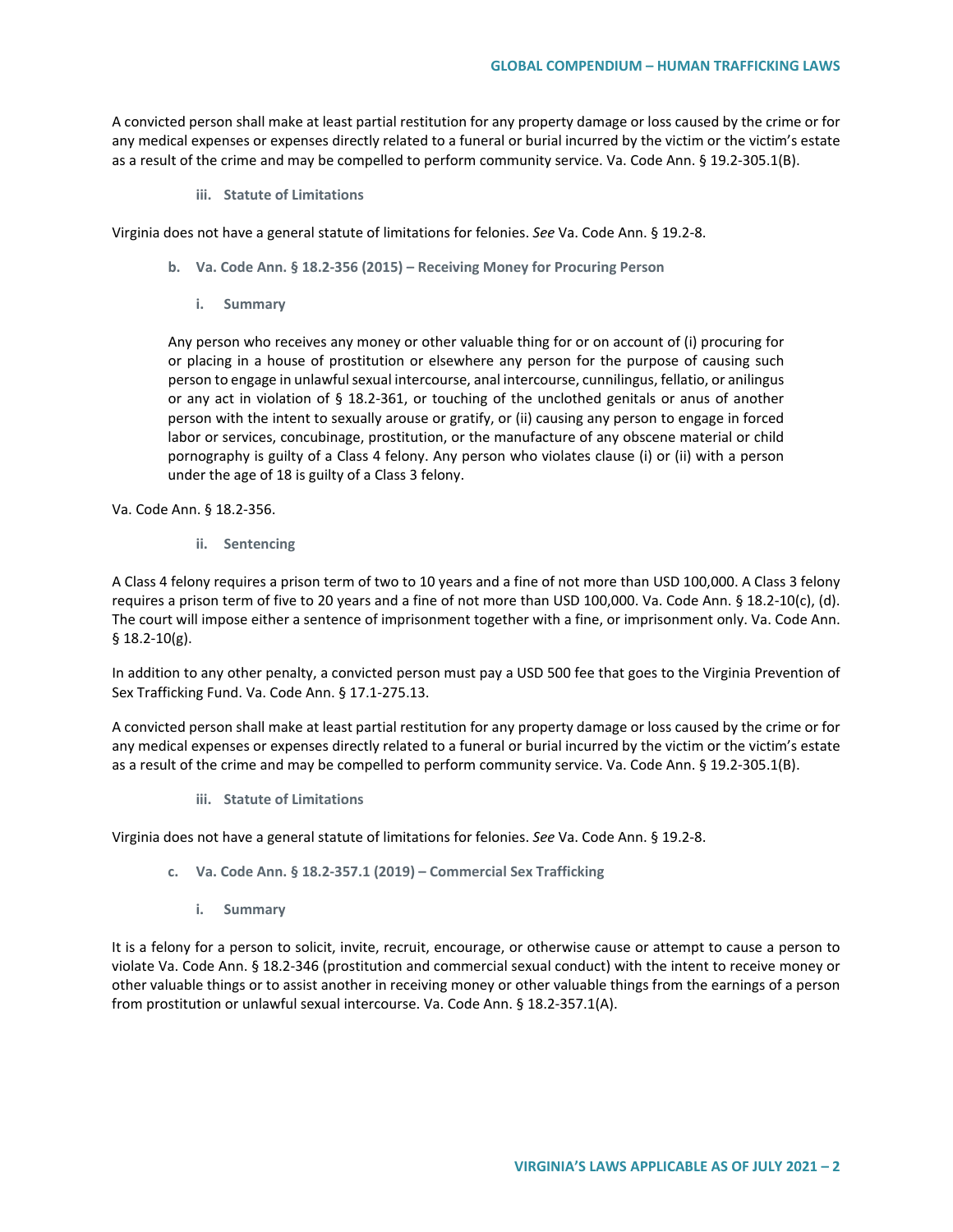### **ii. Sentencing**

A violation of this section is generally a Class 5 felony, which requires a prison term of one to 10 years, or in the discretion of the jury or the court, confinement in jail for not more than 12 months, a fine of not more than USD 2,500, or both. Va. Code Ann. § 18.2-10(e).

Violation of this section through the use of force, intimidation, or deception is a Class 4 felony, which requires a prison term of two to 10 years and a fine of not more than USD 100,000. Va. Code Ann. § 18.2-10(d). The court will impose either a sentence of imprisonment together with a fine, or imprisonment only. Va. Code Ann. § 18.2-10(g).

An adult's violation of this section with a person under 18 years of age is a Class 3 felony, which requires a prison term of five to 20 years and a fine of not more than USD 100,000. Va. Code Ann. § 18.2-10(c). The court will impose either a sentence of imprisonment together with a fine, or imprisonment only. Va. Code Ann. § 18.2-10(g).

In addition to any other penalty, a convicted person must pay a USD 500 fee that goes to the Virginia Prevention of Sex Trafficking Fund. Va. Code Ann. § 17.1-275.13.

The court shall order a convicted defendant to pay restitution. Va. Code Ann. § 19.2-305.1(B).

**iii. Statute of Limitations**

Virginia does not have a general statute of limitations for felonies. *See* Va. Code Ann. § 19.2-8.

**d. Va. Code Ann. § 18.2-47 (2009) – Abduction and Kidnapping**

The crime of abduction includes when, "by force, intimidation or deception, and without legal justification or excuse," a person "seizes, takes, transports, detains or secretes another person with the intent to subject him to forced labor or services." Va. Code Ann. § 18.2-47(B).

"Intimidation" includes "destroying, concealing, confiscating, withholding, or threatening to withhold a passport, immigration document, or other governmental identification or threatening to report another as being illegally present in the United States." Va. Code Ann. § 18.2-47(B).

**e. Va. Code Ann. § 18.2-513 (2012) – Virginia Racketeer Influenced and Corrupt Organizations Act**

Virginia's racketeering statute includes commercial sex trafficking within its predicate acts. Va. Code Ann. § 18.2- 513.

- **2. Online Child Sexual Exploitation and Child Pornography Offenses**
- Va. Code Ann § 18.2-346 Prostitution, Commercial Sexual Conduct

Va. Code Ann. § 18.2-370 – Taking Indecent Liberties with Children

Va. Code Ann. § 18.2-371 – Causing or Encouraging Acts Rendering Children Delinquent, Abused, Etc.

- Va. Code Ann. § 18.2-374.1 Production, Publication, Sale, Financing, etc., of Child Pornography
- Va. Code Ann. § 18.2-374.1:1 Possession, Reproduction, Distribution and Facilitation of Child Pornography
- Va. Code Ann. § 18.2-374.3 Use of Communication Systems to Facilitate Certain Offenses Involving Children
- Va. Code Ann. § 18-2-374.4 Display of Child Pornography or Grooming Video or Materials to a Child Unlawful
- Va. Code Ann. § 18.2-379 Employing or Permitting Minor to Assist in Offense Under this Article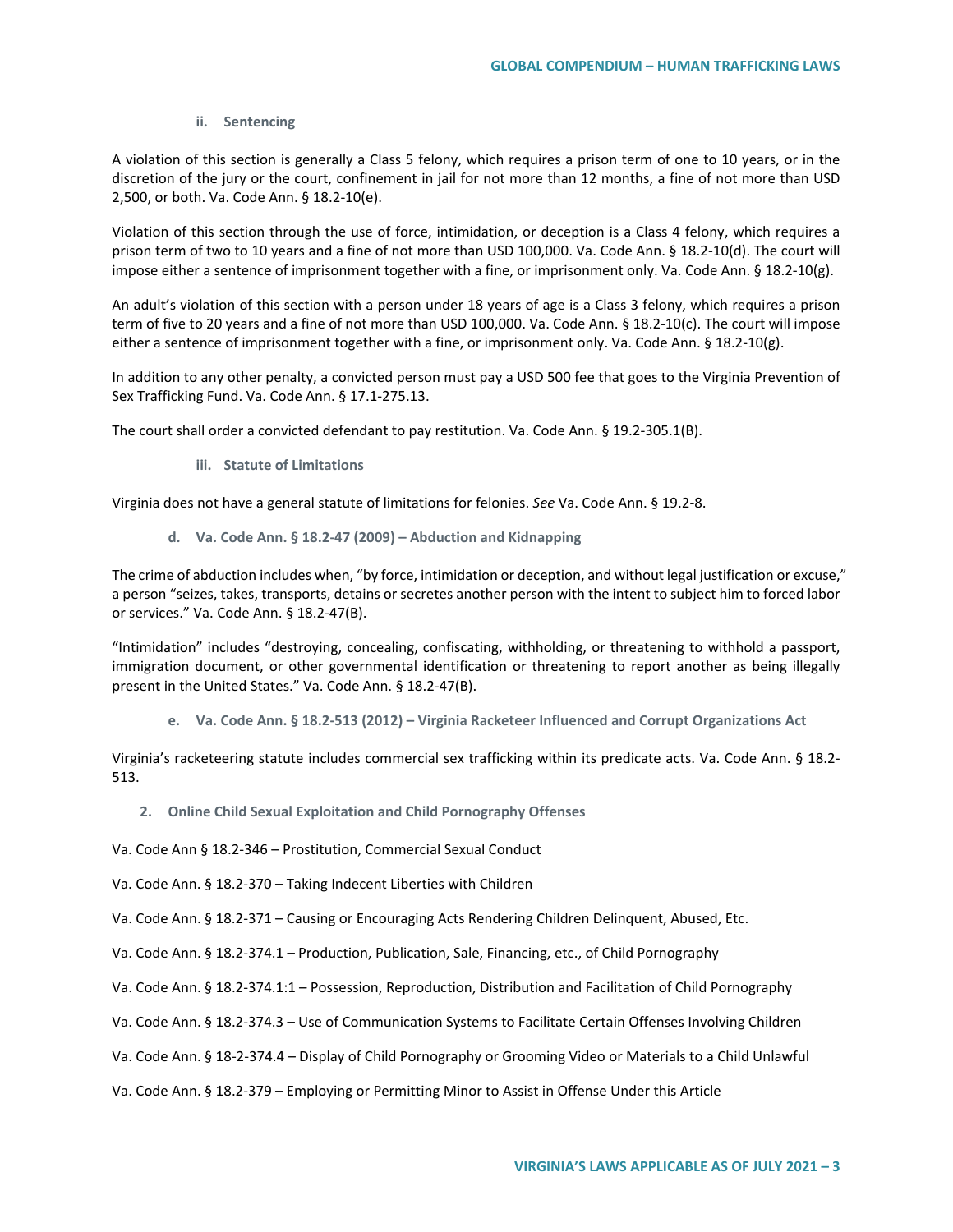#### **3. Va. Code Ann. § 9.1-902 (2019) – Sex Offender Registration**

A conviction for committing, attempting to commit, or conspiring to commit a sexually violent offense, including commercial sex trafficking, requires registration as a sex offender. Va. Code Ann. § 9.1-902(A)(4)(1).

### **B. Civil Liability Statutes**

- **1. Va. Code Ann. § 8.01-42.4 (2019) – Civil Lawsuit for Trafficking in Persons**
	- **a. Summary**

A victim of trafficking in persons may bring a civil lawsuit to recover damages. A person abducted as a minor for the purpose of manufacturing child pornography may also bring a civil lawsuit under this section. Va. Code Ann. § 8.01- 42.4(A).

**b. Damages and Other Relief**

A plaintiff may recover compensatory damages, punitive damages, and reasonable attorney's fees and costs. Va. Code Ann. § 8.01-42.4(A).

**c. Statute of Limitations**

No action shall be commenced more than seven years after the later of the date on which the victim was no longer subject to the prohibited conduct or attained 18 years of age. Va. Code Ann. § 8.01-42.4(B).

### **C. Additional Statutes Specific to Human Trafficking**

**1. Va. Code Ann. § 2.2-515.2 (2019) – Address Confidentiality Program for Human Trafficking Victims**

Victims of crimes, including human trafficking, may apply for a confidential address.

**2. Va. Code Ann. §§ 4.1-119.1; 32.1-34.2; 33.2-2671; 40.1-11.3 (2013) – Human Trafficking Hotline**

Notice of the human trafficking hotline to alert possible witnesses or victims of human trafficking to a way to report crimes or gain assistance must be placed at all rest areas along interstate highways in Virginia; at local departments of health; in striptease or topless entertainment businesses; at truck stops; within each government store, with limited exceptions; at hospitals, free health clinics, abortion facilities, and health care centers where the majority of patients are seen without appointments; and within each Virginia State Job Service employment office.

**3. Va. Code Ann. § 9.1-102 (2019) – Department of Criminal Justice Services; Trafficking Training**

The Department of Criminal Justice Services has the power and duty, with others, to establish training standards on awareness of human trafficking offenses and identification of victims.

**4. Va. Code Ann. § 9.1-116.4 (2019) – Virginia Prevention of Sex Trafficking Fund**

Virginia created a fund for the purpose of promoting prevention and awareness of sex trafficking.

**5. Va. Code Ann. § 9.1-116.5 (2019) – Sex Trafficking Response Coordinator**

This provision establishes a Sex Trafficking Response Coordinator within the Virginia State Department of Criminal Justice.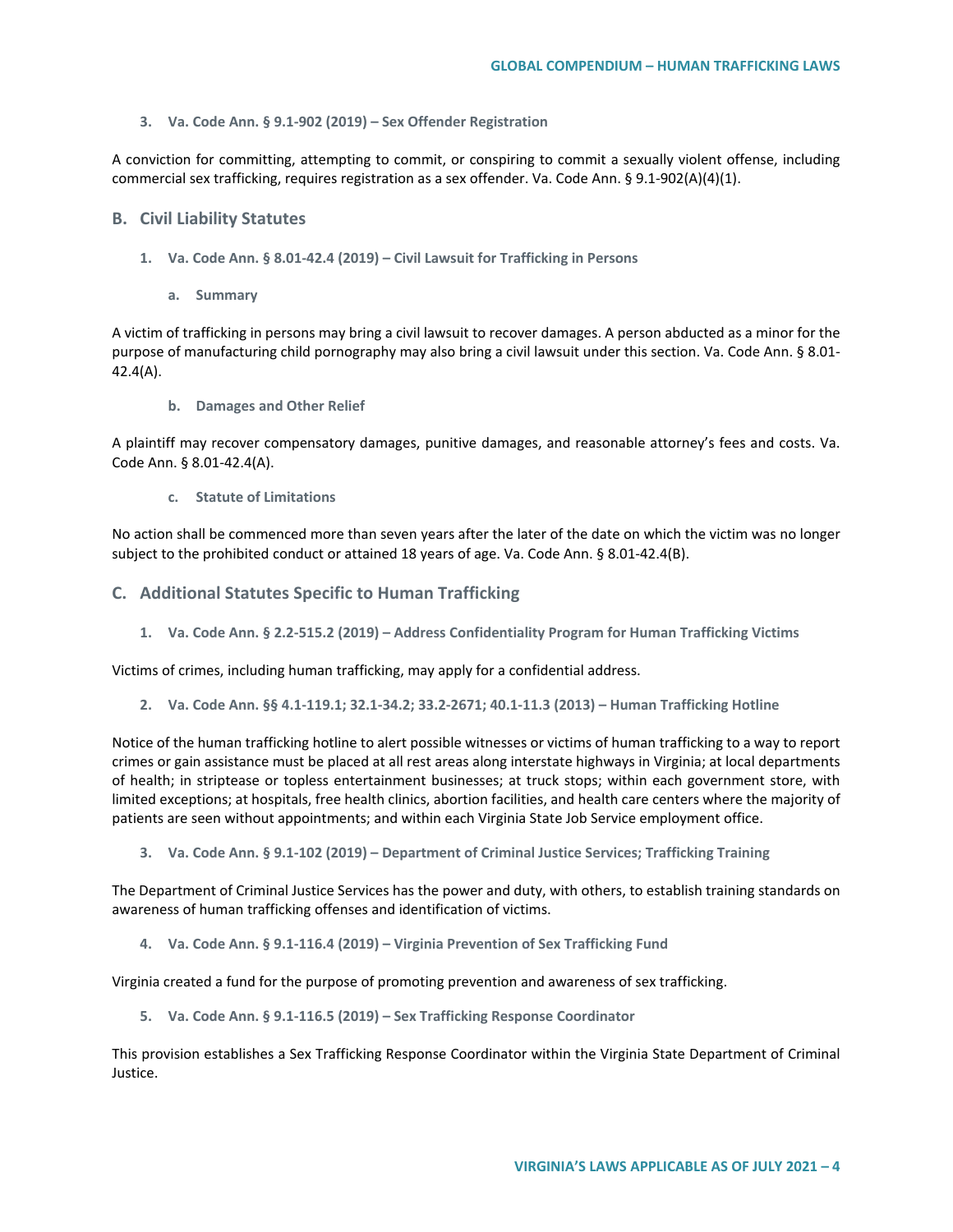**6. Va. Code Ann. § 22.1-16.5 (2012) – Training Materials on Human Trafficking for School Staff**

The Board of Education must provide awareness and training materials for local school division staff on human trafficking, including prevention strategies.

**7. Va. Code Ann. §§ 40.1-28.8** *et seq***. (2019) – Virginia Minimum Wage Act**

An employee may bring a civil lawsuit to recover unpaid wages. A prevailing employee may also recover interest on the amount of wages owed, plus reasonable attorney's fees. Va. Code Ann. § 40.1-28.12. A noncompliant employer that knowingly and intentionally violates the Act may face additional penalties. Va. Code Ann. § 40.1-28.11.

More information is available at: [https://www.doli.virginia.gov/labor-law/payment-of-wage-english/.](https://www.doli.virginia.gov/labor-law/payment-of-wage-english/)

**8. Va. Code Ann. § 46.2-341.9:01 (2019) – Human Trafficking Training Required for Commercial Drivers' Licenses**

Driver training for commercial drivers' licenses must include training on the recognition, prevention, and reporting of human trafficking.

**9. Va. Code Ann. § 63.2-100 (2019) – Child Trafficking Victims**

Virginia's definition of an "abused or neglected child" in its child protection statutes includes a child who has been identified as a victim of sex trafficking or a severe form of human trafficking.

**10. Va. Code Ann. § 63.2-1506.1 (2019) – Local Human Trafficking Assessments** 

Local social services programs must conduct sex trafficking assessments if they receive a report or complaint that a child is a victim of sex trafficking.

# **D. Significant Cases**

No significant cases regarding Virginia's trafficking statutes were found.

**E. Academic Research/Papers**

Nicole Tutrani, Note, *Open for the Wrong Kind of Business: An Analysis of Virginia's Legislative Approach to Combating Commercial Sexual Exploitation*, 26 REGENT U. L. REV. 487 (2014), available at: [https://www.regent.edu/acad/schlaw/student\\_life/studentorgs/lawreview/docs/issues/v26n2/13\\_Tutrani\\_vol\\_26](https://www.regent.edu/acad/schlaw/student_life/studentorgs/lawreview/docs/issues/v26n2/13_Tutrani_vol_26_2.pdf) [\\_2.pdf.](https://www.regent.edu/acad/schlaw/student_life/studentorgs/lawreview/docs/issues/v26n2/13_Tutrani_vol_26_2.pdf)

Ernie S. Walton, *Protecting Sex Trafficking Victims Through Expungement and Vacatur Statutes: Will Virginia Join the Rest of the Nation?* 6 REGENT J. GLOB. JUST. & PUB. POL'Y 95 (2020), abstract available at: [https://ssrn.com/abstract=3409345.](https://ssrn.com/abstract=3409345)

## **F. Resources**

National Human Trafficking Hotline (Virginia): <https://humantraffickinghotline.org/state/virginia>

Shared Hope International, Virginia Report Card (2019): [http://sharedhope.org/PICframe9/reportcards/PIC\\_RC\\_2019\\_VA.pdf](http://sharedhope.org/PICframe9/reportcards/PIC_RC_2019_VA.pdf)